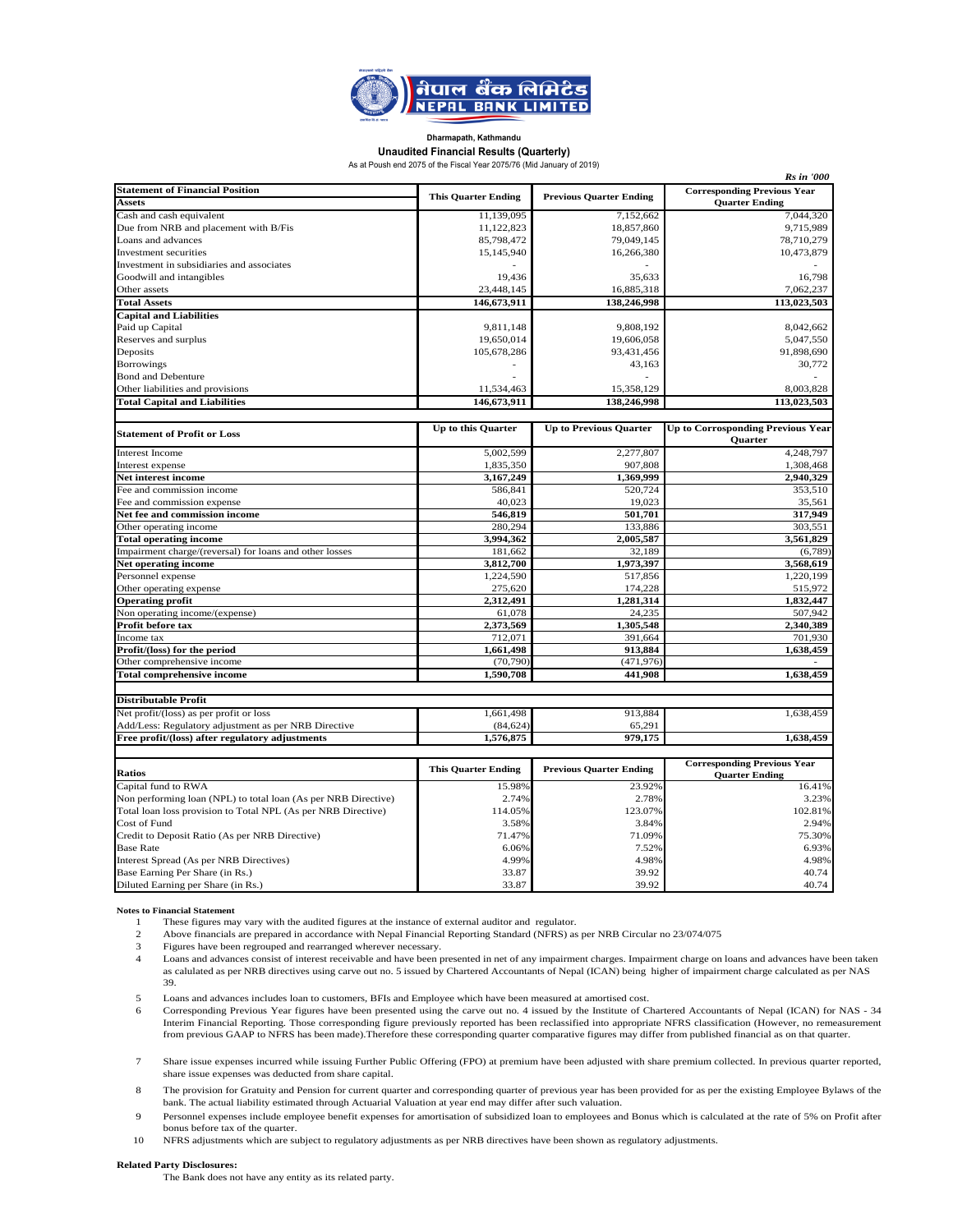#### **Segment Reporting:**

The bank's operation are managed centrally through Head Office. All strategic, financial and operational policies, and operations are controlled and directed from the head office. The Bank operates in seven province though have a single jurisdiction. The bank has prepared segment reporting on the basis of various types of operations supported by ancillary support services.

**Rs in '000**

There is no inter-unit cost transfer mechanism within the bank.

|                                                                          |                          |                          |                          |                               |               | <b>Rs</b> in '000 |
|--------------------------------------------------------------------------|--------------------------|--------------------------|--------------------------|-------------------------------|---------------|-------------------|
| <b>Name Of Segment</b>                                                   | <b>Banking</b>           | <b>Treasury</b>          | <b>Remittance</b>        | <b>Government Transaction</b> | Unallocatable | <b>Total</b>      |
| a. Revenues from external customers                                      | 4,912,018                | 259,881                  | 55,946                   | 394,250                       | 247,640       | 5,869,734         |
| b. Intersegment revenues                                                 |                          | $\overline{\phantom{a}}$ |                          |                               |               |                   |
| c. Net Revenue                                                           | 4,912,018                | 259,881                  | 55,946                   | 394,250                       | 247,640       | 5,869,734         |
| d. Interest revenue                                                      | 4,743,061                | 259,538                  |                          |                               |               | 5,002,599         |
| e. Interest Expense                                                      | 1,835,350                | $\overline{\phantom{a}}$ |                          |                               |               | 1,835,350         |
| f. Net interest revenue (b)                                              | 2,907,711                | 259,538                  |                          |                               |               | 3,167,249         |
| g. depreciation and amortisation                                         |                          | $\overline{\phantom{a}}$ |                          |                               | 57,040        | 57,040            |
| h. Segment Profit / $(Loss)$                                             | 2,907,711                | 259,538                  |                          |                               | (57,040)      | 3,110,208         |
| i. Entity's interest in the profit or loss of associates accounted using |                          |                          |                          |                               |               |                   |
| equity method                                                            | $\overline{\phantom{a}}$ | $\overline{\phantom{0}}$ | $\overline{\phantom{a}}$ |                               |               |                   |
| j. Other Material non cash item                                          |                          | $\overline{\phantom{0}}$ |                          |                               |               |                   |
| k. Impairment of assets                                                  | 181,662                  | $\overline{\phantom{a}}$ | $\overline{\phantom{a}}$ | $\overline{\phantom{a}}$      |               | 181,662           |
| 1. Segment Assets                                                        | 85,798,472               | 15,209,555               |                          | 3,181,310                     | 42,484,574    | 146,673,911       |
| m. Segment liabilities                                                   | 105,678,286              | $\overline{\phantom{a}}$ | $\overline{\phantom{a}}$ |                               | 11,534,463    | 117,212,749       |

**Segment Assets/Liabilities and Results**

**Notes to Segment Reporting:**

1 Segment Assets, Segment Liabilities includes only those items that are allocatable and reported in Bank's Core Banking System (CBS). Unallocatable items shown in the reporting purposes are for reconciliation.

2 Banking Segment involves functions like collecting deposits and lending activities among other similar activities.

3 Treasury Segment involves short term and long term investment activities like investing in T-Bills, Bonds, Shares of companies etc.

4 Remittance Segment involves activities of transfering / receiving funds locally and/or globally.

5 Government Segment involves activities that are supportive to Government services like pension payment to Government employees, and facilitating other such Government